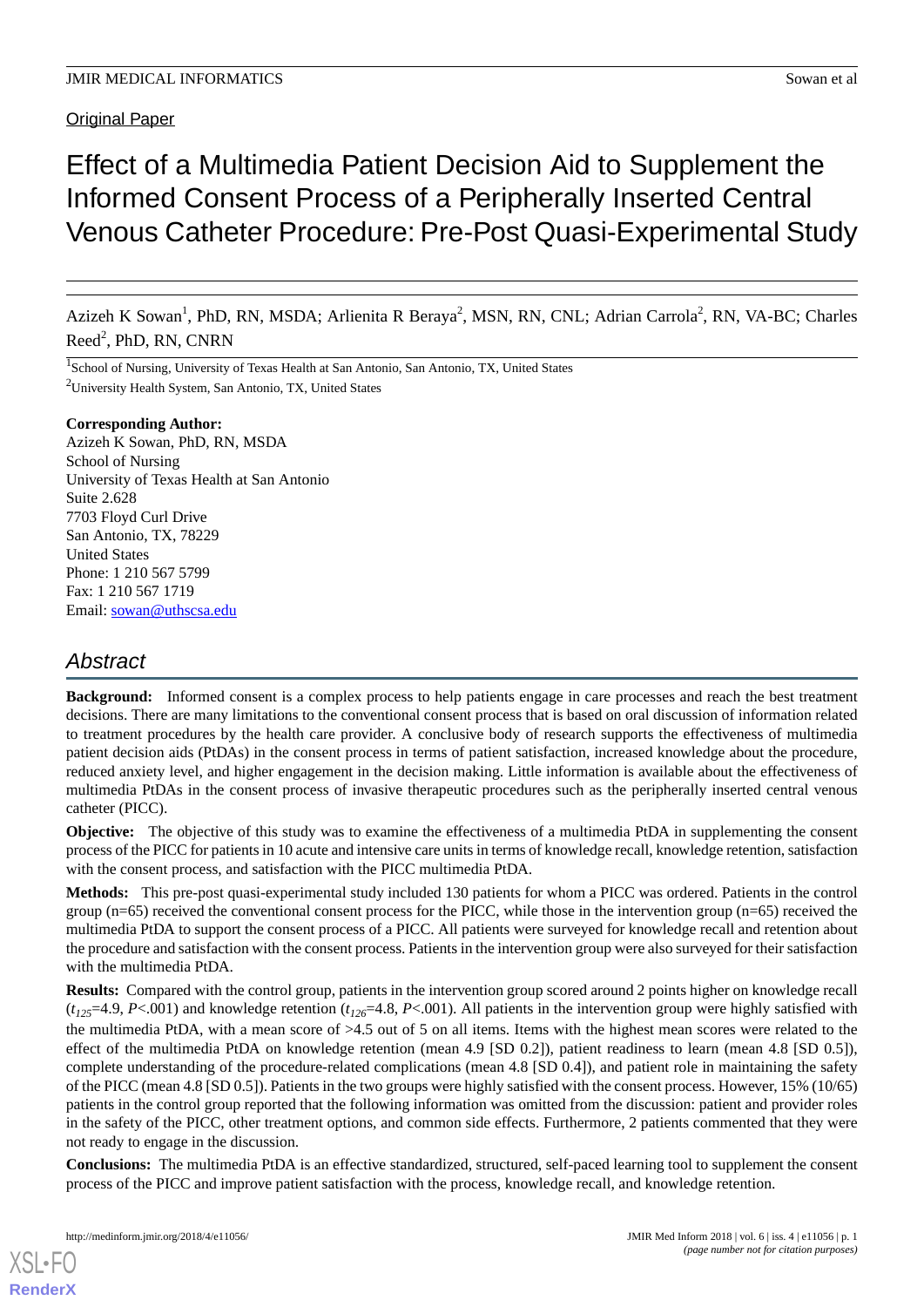### (JMIR Med Inform 2018;6(4):e11056) doi: [10.2196/11056](http://dx.doi.org/10.2196/11056)

### **KEYWORDS**

multimedia; central venous catheters; decision support techniques; informed consent; intensive care units

### *Introduction*

Informed consent is a complex process that aims to discuss with patients complete, clear, and easy-to-understand information about a medical procedure, its treatment indications, associated risks and benefits, and other treatment alternatives using a two-way communication with a teach-back mechanism. Signing the consent form by the patient does not always indicate the process was informed and does not cover the health care team members from liability or protect them against lawsuits. There are numerous challenges related to informed consent, and they may be patient related (ie, special situations such as pain and discomfort, health literacy issues), clinician related (ie, concerns of providing extra information), workflow related (ie, time pressure and workload), organizational culture related (ie, lack of understanding the implications of the informed consent, lack of clear policies and procedures), or resources related (ie, lack of appropriate patient educational tools and decision aids to supplement the consent process).

The consent process is traditionally based on oral discussion of information related to treatment procedures by the health care provider. The effectiveness of this method is questionable given its unstructured and unstandardized nature and the differences in patients' information needs [[1](#page-7-0)[,2](#page-7-1)]. To improve the conventional consent process, multimedia patient decision aids (PtDAs) have been heavily utilized as supplemental educational tools. A conclusive body of research supports the effectiveness of multimedia PtDAs in the consent process for patients undergoing surgeries in terms of higher patient satisfaction with the consent process, increased knowledge about surgeries, reduced anxiety level, and higher patient engagement in the decision-making process [[3](#page-7-2)[-10](#page-7-3)]. On the other hand, little information is available about the effectiveness of multimedia PtDAs in the consent process of invasive therapeutic procedures such as the peripherally inserted central venous catheter (PICC) [[11\]](#page-7-4). Unlike elective surgeries and other medical procedures, when a PICC is ordered, it is often required for patients' condition with little to no other treatment options. The consent process in this case should focus on discussing the procedure with the patient regarding its indications and associated risks, understanding the patient's cultural values that may affect patient acceptance of the procedure, and highlighting the patient role in the safety of the PICC. In this study, we aimed to examine the effectiveness of a multimedia PtDA to supplement the consent process of the PICC for patients in acute care units (ACUs) and intensive care units (ICUs).

PICC is a very common invasive procedure for prolonged administration of medications, parenteral fluids, and blood products. On the other hand, this procedure is a major source for central line-associated bloodstream infections (CLABSIs) [[12\]](#page-7-5), central catheter-associated thrombosis [\[13](#page-7-6)-[15\]](#page-7-7), and other major life-threatening complications, including death. Therefore,

 $XS$  • FO **[RenderX](http://www.renderx.com/)**

patients should play an integral role in maintaining the safety of a PICC and minimizing its complications when competent.

In a previous study, we described the process of developing and "alpha" testing a multimedia PtDA for the PICC following a multidisciplinary, patient-centered, and systematic process [\[16](#page-7-8)]. The process was based on the Agency for Healthcare Research and Quality's (AHRQ) Guide for Making Informed Consent an Informed Choice [[17\]](#page-8-0), the AHRQ's Health Literacy Universal Precautions Toolkit Guide [\[18](#page-8-1)], and the AHRQ's Patient Education Materials Assessment Tool Guide for Audio/Video Materials [\[19](#page-8-2)]. The PtDA was evaluated using the PtDAs' quality criteria developed by the International Collaboration for PtDA Standards [[20\]](#page-8-3). The PtDA multimedia program was delivered via the Interactive Patient Care solution GetWell Inpatient, which allows competent patients and family members to review the program as many times as they want from the patient room and when they are ready to do so. The PtDA included information about the purpose of engaging patients and family members in care processes, a disclaimer, and PICC-related content that includes a definition of the PICC, indications, possible insertion sites, other treatment options, risks and complications associated with a PICC, steps of the procedure (before, during, and after a PICC), patient and health care team roles in the care and safety of a PICC during hospitalization, expected time period for having the catheter, safety issues when a patient leaves the hospital with a PICC, and a conclusion. This study describes a "beta" testing of the PICC multimedia PtDA to enhance our understanding of the effectiveness of this tool in practice.

### *Methods*

### **Design, Setting, and Sample**

This pre-post quasi-experimental study was conducted in a university teaching hospital in the Southwest of the United States after obtaining the institutional review board approval. The study included 130 patients from all inpatient units where a PICC was ordered. These include 5 ACUs (2 medical-surgical and 3 surgical), 1 hematology and oncology unit, and 4 ICUs (3 surgical and 1 medical). The preintervention phase included a convenient sample of 65 patients who received the conventional consent process for the PICC, and the post phase included 65 patients who received the multimedia PtDA to support the consent process of a PICC. Only competent patients (ie, those with absence of dementia) were included. Patients were excluded if they had a PICC before this hospitalization, were health care professionals, or had a current diagnosis of depression or anxiety disorders. The sample size was determined on the basis of a desirable improvement in knowledge retention (one of the study outcomes as described below) about the PICC by at least 50%, equal number of patients in the 2 groups, an alpha level of .05, and a beta level of .80. Given these conditions, the enrollment of at least 65 patients in each group should be achieved.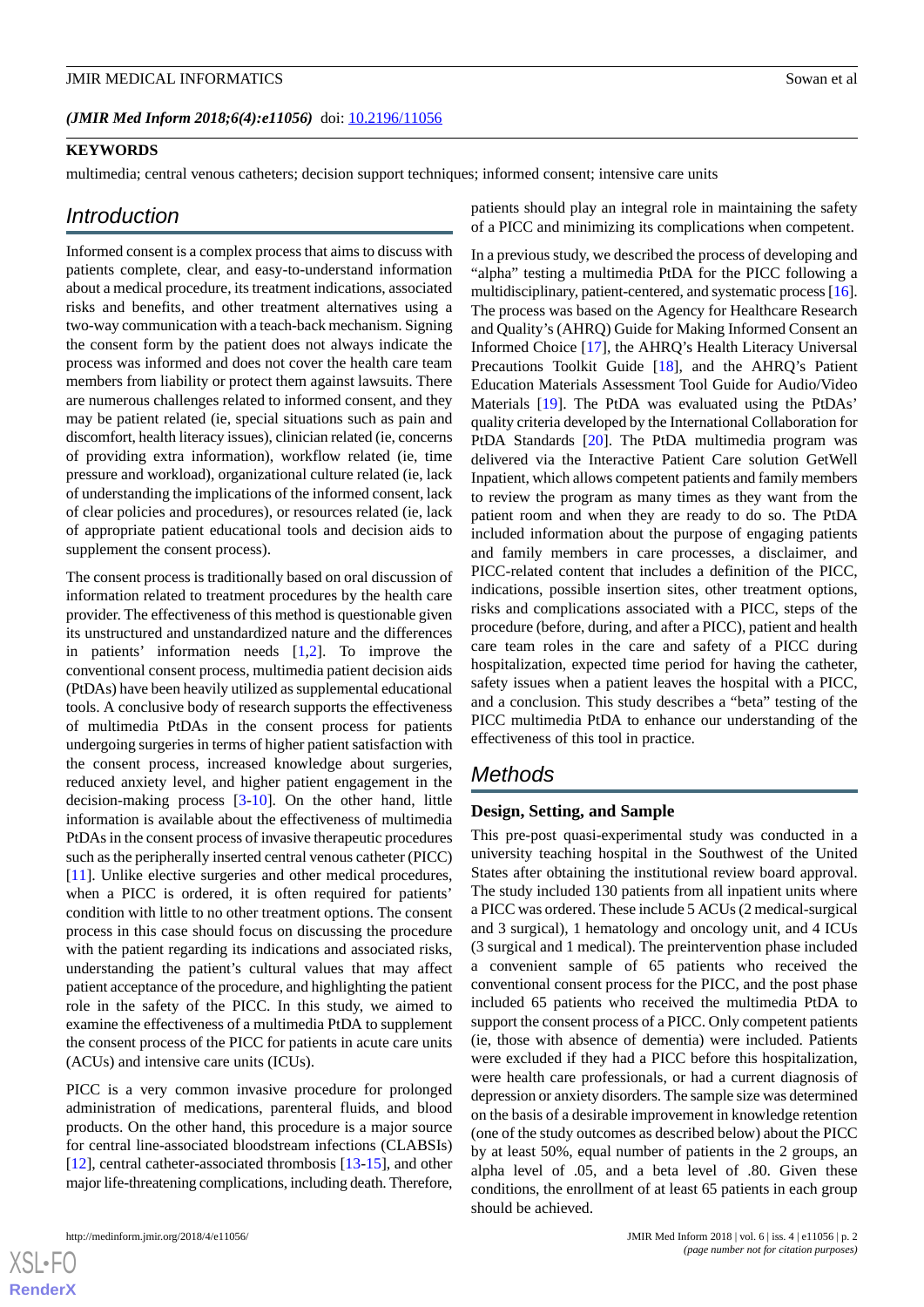### **Description of the Consent Process**

The PICC consent process starts with the provider who discusses the need for a PICC with the patient and places an order in the electronic medical record (EMR). In the conventional process, a nurse from the vascular access team visits the patient to discuss the procedure details and obtain the consent form. After the discussion and answering the patient's questions, the patient signs a Web-based iMedConsent form for a PICC using an iPad. A certified interpreter is consulted for non-English-speaking patients.

After the creation of the multimedia PtDA for the PICC, the PtDA was integrated into the EMR and delivered to patients using GetWell Inpatient [\[16](#page-7-8)]. GetWell Inpatient is a patient education and entertainment system that is integrated into the EMR and used to distribute and track the use of educational videos and multimedia programs in addition to other purposes related to engaging patients in care processes [\[16](#page-7-8)]. The use of the PICC multimedia PtDA to supplement the PICC consent process resulted in workflow redesign, as described previously [[16\]](#page-7-8). One of the major changes was related to the new coordination between bedside nurses from the ACUs and ICUs and nurses from the vascular access team. Bedside nurses from the ACUs and ICUs were tasked to make sure that the patient watched the PICC multimedia PtDA within a reasonable timeframe after placing the PICC order in the EMR and before the vascular access team visits the patient for the teach-back and answering questions. The multimedia PtDA was developed in English and Spanish languages [\[16](#page-7-8)]. The version watched by the patient was based on his or her preferred language.

As part of standardizing the process during the alpha testing of the product  $[16]$  $[16]$  $[16]$ , we trained all 6 nurses from the vascular access team and all bedside nurses from the ACUs and ICUs on the new workflow and observed 12 consent processes (2 per nurse from the vascular access team) to ensure adherence to the new workflow. In addition, 2 ICU nurse educators observed the 12 consent processes to ensure that nurses follow a standardized consent process. As mentioned before, helping a patient watch the program was assigned to bedside nurses. Based on the observations' results, all eligible patients watched the PtDA to learn about the procedure before signing the consent form, and family members also watched the program when they were available with patients. The only issue revealed by the observations was lack of clarity about who was supposed to ensure that the patient watched the video (bedside nurses versus vascular access team). Thus, further training was provided, and roles and responsibilities in the new workflow were emphasized.

### **Measurement and Instrumentation**

The main study outcomes were knowledge recall, knowledge retention, and patient satisfaction with the consent process. These are the same outcomes examined in the alpha testing process of the PICC multimedia PtDA [[16\]](#page-7-8). The alpha testing study provided a detailed description of the instruments used to measure these outcomes and instruments'validation processes [[16\]](#page-7-8). In this study, we also assessed patient satisfaction with the multimedia PtDA for the intervention group.

In summary, Patient Knowledge Recall about the PICC Procedure Survey included 19 multiple choice and true or false questions and was developed on the basis of recent PICC clinical practice guidelines [\[16](#page-7-8)] and patients' information needs about the procedure indications, benefits, contraindications, insertion site, complications with their probabilities (less common, common, and rare risk factors), and patient and health care team roles in the care and safety of a PICC [[16\]](#page-7-8). The same survey was used to measure knowledge retention.

Patient Satisfaction with the PICC Informed Consent Process Survey was created on the basis of the AHRQ's Guide for Informed Consent; it included 10 items with a 5-point Likert-type scale of agreement [\[16](#page-7-8)]. The survey also asked patients about their overall satisfaction with the informed consent process using a 5-point Likert-type scale that ranged from 5 (very satisfied) to 1 (very unsatisfied). For the 2 study groups, the survey measured patient satisfaction with the information provided by the vascular access team. For the intervention group, this discussion took place after watching the multimedia PtDA for the PICC.

Patient Satisfaction with the Multimedia PtDA for the PICC Survey was created on the basis of the AHRQ's Patient Education Materials Assessment Tool Guide for Audio and Video Materials and the Criteria for Effective Patient and Consumer Education Materials [[19,](#page-8-2)[21\]](#page-8-4) and included 14 items of a 5-point Likert-type scale of agreement. The survey was followed by a question that measured overall patient satisfaction with the PtDA (a 5-point scale) and 3 other questions that measured the number of times the patient watched the PtDA, whether the patient thinks he or she will watch the program again later, and additional comments. In all surveys, we used the term "video" instead of "multimedia PtDA" to promote patients' understanding of the items because the term "multimedia" is not frequently used by the public.

### **Study Procedure**

Four nurse educators from the ACUs and ICUs administered the surveys. During the study period and at the beginning of every working shift, the vascular access team provided the nurse educators with a list of all PICC orders. The list included the patient name, medical record number, room number, and the unit. After obtaining the consent form, the vascular access team called the nurse educators informing them about the time they obtained the consent form. The nurse educators approached the patients on the list who completed signing the consent form, discussed the study purpose, and emphasized voluntarily participation and patients' rights to withdraw from the study at any point. Owing to a total of 4 surveys in this study to measure the main study outcomes, the nurse educators administered 2 surveys at a time for each patient to improve the response rate and decrease the burden on our patients. For example, Knowledge Recall about the PICC Procedure and Patient Satisfaction with the Multimedia Program surveys were administered 4-8 hours after obtaining the consent form, while Knowledge Retention and Patient Satisfaction with PICC Informed Consent Process surveys were administered 24-36 hours after obtaining the consent form. Overall, 6-7 surveys were collected from each of the 10 inpatient units where a PICC



**[RenderX](http://www.renderx.com/)**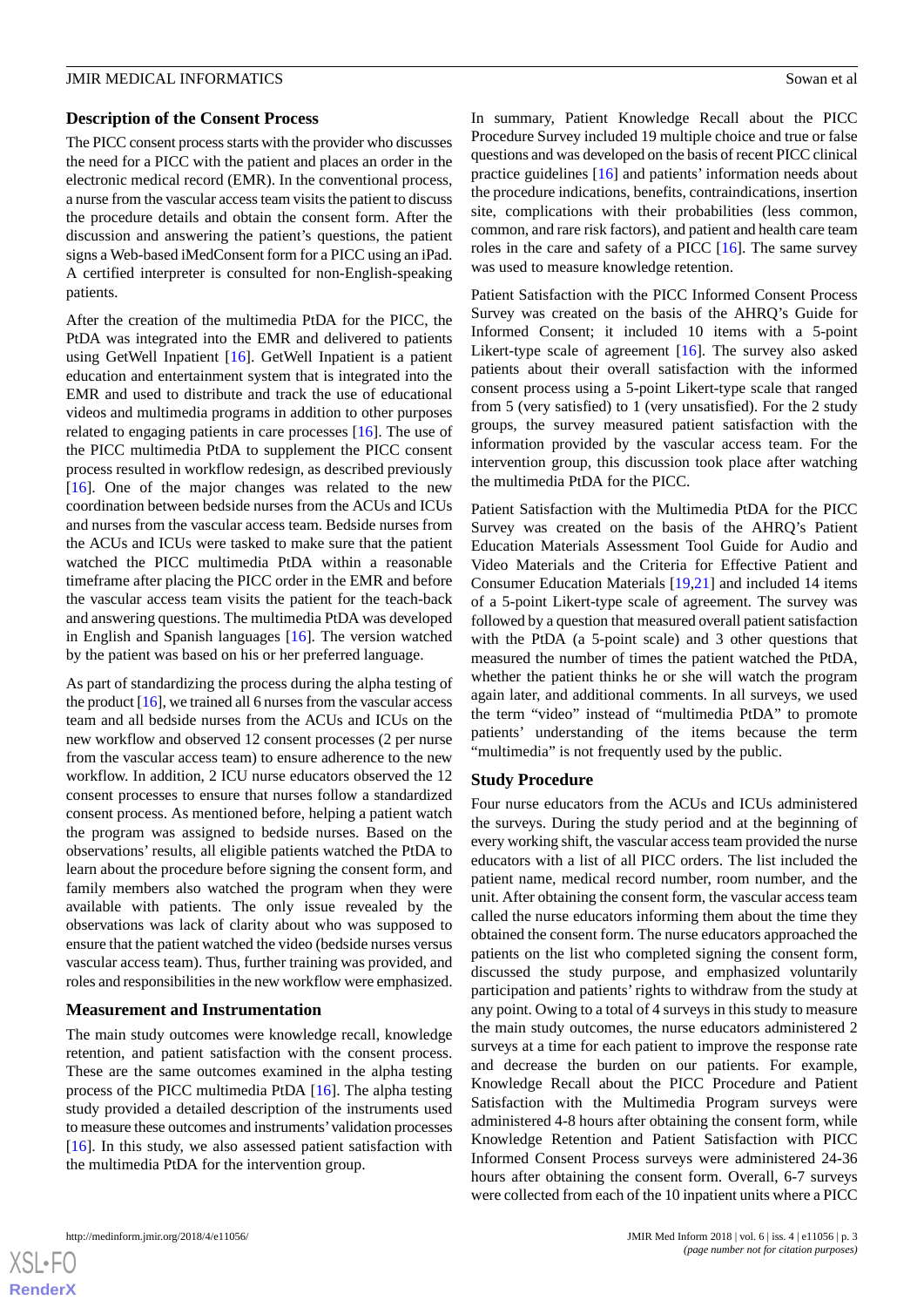was ordered to reach the desired sample size for each study phase. In addition, the medical record number was used to connect patients' responses on all surveys. Furthermore, we collected the following patient demographic data from the EMR and patients when the information was not available in the EMR: gender, age, race, education level, preferred language, time of admission, date of admission, and the unit.

The surveys were administered in the English language to all patients, except for 2 patients who indicated Spanish as their preferred language. For these 2 patients, a certified interpreter translated the survey questions.

## *Results*

### **Patient Characteristics**

All patients provided complete responses to all questionnaires, except for 2 patients in the postintervention phase who were excluded from the analysis. We observed no differences in patient characteristics between the control and intervention groups based on chi-square statistic (*P*>.99; [Table 1\)](#page-3-0). Patient

<span id="page-3-0"></span>Table 1. Patient characteristics (N=128).

age ranged from 24 to 94 years in the control group and 23 to 77 years in the intervention group, and they had similar mean age (mean 51.7 [SD 17.1] vs mean 51.9 [SD 14.3]; *P*=.90). The majority of patients were white and Hispanic individuals ([Table](#page-3-0) [1\)](#page-3-0). Other races included black (4 in the control group and 4 in the intervention group), American or Alaskan Native (1 in the intervention group), and Asian (1 in the control group). All patients watched the English version of the PICC multimedia PtDA, except for 2 patients who watched the Spanish version ([Table 1](#page-3-0)).

### **Knowledge Recall and Knowledge Retention**

Patients' scores on knowledge recall and knowledge retention ranged from 6 to 18 in the preintervention phase and 9 to 19 in the postintervention phase (out of 19 points). Although knowledge retention was higher than recall at the group level, in general, the 2 study groups scored above average on both surveys [\(Figure 1\)](#page-4-0). In comparison to the control group, the intervention group scored around 2 points higher on knowledge recall ( $t_{125}$ =4.9, *P*<.001) and knowledge retention ( $t_{126}$ =4.8, *P*<.001; [Figure 1\)](#page-4-0).

| Characteristic                             | Control group $(n=65)$ | Intervention group $(n=63)$ | $P$ value        |
|--------------------------------------------|------------------------|-----------------------------|------------------|
| Age in years, n (%)                        |                        |                             | .41              |
| $<$ 30                                     | 11(17)                 | 5(8)                        |                  |
| $30 - 50$                                  | 22 (34)                | 22(35)                      |                  |
| 51-65                                      | 18 (28)                | 23 (37)                     |                  |
| $>65$                                      | 14(22)                 | 13(21)                      |                  |
| Male, n (%)                                | 28(43)                 | 34 (54)                     | .20              |
| Race, $n$ $(\frac{9}{6})$                  |                        |                             | .92              |
| Hispanic                                   | 30(46)                 | 25(40)                      |                  |
| White non-Hispanic                         | 30(46)                 | 33 (52)                     |                  |
| Others                                     | 5(8)                   | 5(8)                        |                  |
| Level of education <sup>a</sup> , n $(\%)$ |                        |                             | .07              |
| Illiterate                                 | 1(2)                   | 1(2)                        |                  |
| Primary education to less than high school | 4(6)                   | 7(11)                       |                  |
| High school                                | 38 (58)                | 40(63)                      |                  |
| College or bachelor                        | 21(32)                 | 11(17)                      |                  |
| Graduate                                   | 1(2)                   | 4(6)                        |                  |
| Language of consent <sup>b</sup> , $n$ (%) |                        |                             | N/A <sup>c</sup> |
| Spanish                                    | 1(2)                   | 1(2)                        |                  |
| English                                    | 64 (98)                | 62 (98)                     |                  |

<sup>a</sup>The 3 groups used to perform the chi-square test were high school, college or bachelor, and others. The "others" included all other groups under the level of education because of the small sample size under those categories.

<sup>b</sup>The chi-square test was not performed because of the obvious lack of significance between the categories related to similar frequencies under each category and the small cell size under Spanish.

 $\rm^c$ N/A: not applicable.

[XSL](http://www.w3.org/Style/XSL)•FO **[RenderX](http://www.renderx.com/)**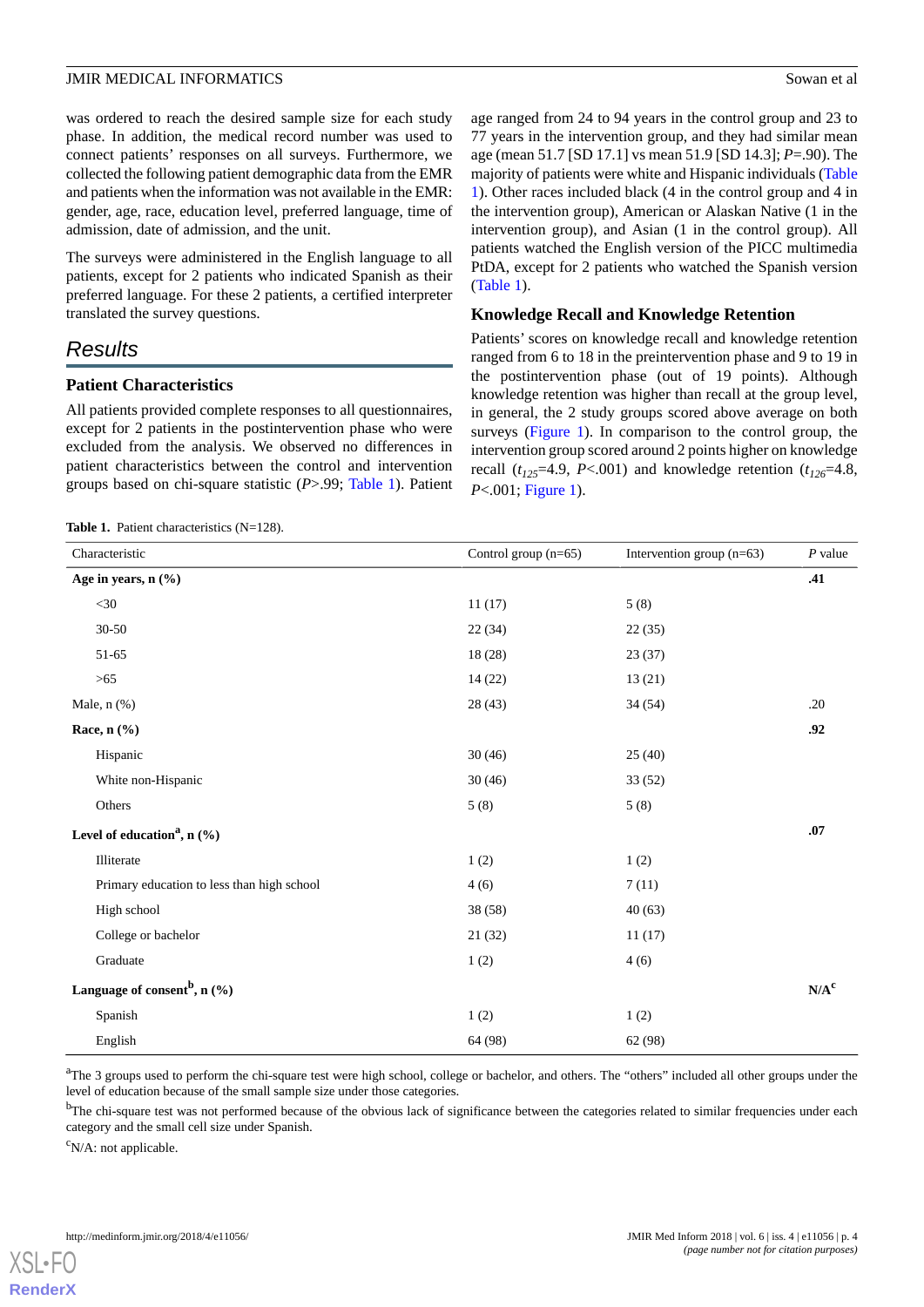<span id="page-4-0"></span>**Figure 1.** Mean difference of correctly answered questions in knowledge recall and retention surveys (19 questions) for the control (n=65 patients) and intervention (n=63 patients) groups.



### **Patient Satisfaction With the Multimedia Program**

[Table 2](#page-5-0) presents the mean agreement (patients who reported agree or strongly agree) of patient satisfaction with the multimedia PtDA for the PICC procedure for patients in the intervention group. All patients were highly satisfied with the multimedia PtDA with a mean score of >4.5 out of 5 on all items. Items with the highest mean scores were related to the effect of the multimedia PtDA on knowledge retention, patient readiness to learn, and complete understanding of procedure complications and patient role in maintaining the safety of the PICC. Of all patients, 17% (11/63) watched the PtDA program twice, 83% (52/63) watched it once, and 57% (36/63) mentioned that they would like to watch it again. The overall mean patient satisfaction with the multimedia PtDA was 4.6 (SD 0.6).

### **Patient Satisfaction With the Informed Consent Process**

[Table 3](#page-5-1) presents the mean agreement (patients who reported agree or strongly agree) of patient satisfaction with the informed consent process for the control and intervention groups at the

item level. Patients in the control group rated their satisfaction with the discussion between them and the nurse from the vascular access team. Patients in the intervention group rated their satisfaction with the discussion between them and the nurse from the vascular access team after they watched the PtDA program. Patients in the 2 groups were highly satisfied with the process with a reported mean of 4.5-5 out of 5 points on each item. No significant differences at the item level were found between the 2 groups (*P*>.99).

In this study, 15% (10/65) patients in the control group reported that the following were omitted from the discussion: patient role in the safety of the PICC (5 patients), provider role in the safety of the PICC (4 patients), other treatment options (4 patients), and common side effects (6 patients). Furthermore, 2 patients commented that they were not ready to engage in the discussion.

Overall, patient satisfaction with the process was high for both the groups (mean 4.8 [SD 0.6] versus mean 4.8 [SD 0.5] for the control and intervention groups, respectively, *P*>.99).

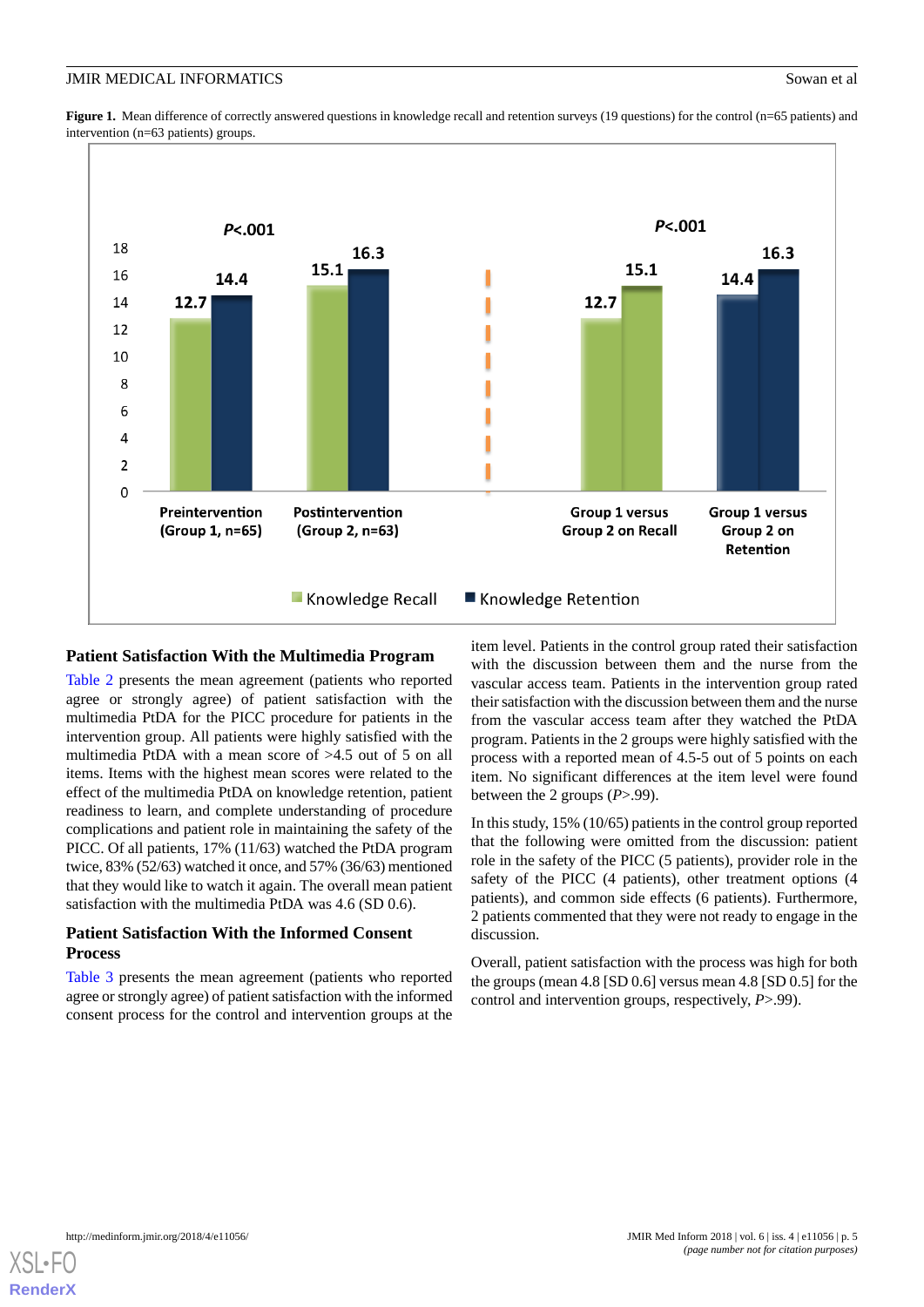<span id="page-5-0"></span>Table 2. Satisfaction with the multimedia decision aid program for the peripherally inserted central venous catheter (PICC) for the intervention group (n=63 patients).

| Item                                                                                                                                                                                                                                                                                                                                                                   | Mean $(SD)$ |
|------------------------------------------------------------------------------------------------------------------------------------------------------------------------------------------------------------------------------------------------------------------------------------------------------------------------------------------------------------------------|-------------|
| 1. The video better helped me remember the information about this procedure                                                                                                                                                                                                                                                                                            | 4.9(0.2)    |
| 2. The video allows me to listen to information when I am ready to do so                                                                                                                                                                                                                                                                                               | 4.8(0.5)    |
| 3. After watching the video, I completely understand the common complications of this procedure and know when to report them                                                                                                                                                                                                                                           | 4.8(0.4)    |
| 4. After watching the video, I understand my role as a patient in maintaining the safety of the PICC line                                                                                                                                                                                                                                                              | 4.8(0.5)    |
| 5. The information in the video was comprehensive to include the following:<br>Reasons for PICC<br>$\bullet$<br>Steps of the procedure<br>$\bullet$<br>Common side effects<br>$\bullet$<br>Other treatment options<br>$\bullet$<br>Definition of PICC<br>$\bullet$<br>Patient role in care and safety of PICC<br>$\bullet$<br>Provider role in care and safety of PICC | 4.7(0.6)    |
| 6. There was almost no disruption during watching the video                                                                                                                                                                                                                                                                                                            | 4.7(0.8)    |
| 7. Visual aids (eg, showing the PICC line) in the video were helpful                                                                                                                                                                                                                                                                                                   | 4.7(0.6)    |
| 8. The video was very beneficial to learn about the procedure                                                                                                                                                                                                                                                                                                          | 4.7(0.6)    |
| 9. The video allows me to listen to information as many times as I need                                                                                                                                                                                                                                                                                                | 4.7(0.7)    |
| 10. The information in the video was clear                                                                                                                                                                                                                                                                                                                             | 4.6(0.7)    |
| 11. The information in the video was easy to understand                                                                                                                                                                                                                                                                                                                | 4.6(0.8)    |
| 12. Speed of presenting the information in the video was reasonable                                                                                                                                                                                                                                                                                                    | 4.6(0.8)    |
| 13. I highly recommend this video to supplement the consent process for PICC                                                                                                                                                                                                                                                                                           | 4.6(0.8)    |
| 14. I feel the video decreased my level of anxiety                                                                                                                                                                                                                                                                                                                     | 4.6(1.0)    |

### <span id="page-5-1"></span>Table 3. Patient satisfaction with the informed consent process (N=128).

| Item                                                                                                                                                                                                               | Mean $(SD)$               |                                |
|--------------------------------------------------------------------------------------------------------------------------------------------------------------------------------------------------------------------|---------------------------|--------------------------------|
|                                                                                                                                                                                                                    | Control group<br>$(n=65)$ | Intervention group<br>$(n=63)$ |
| 1. Provider attitude during the discussion was positive                                                                                                                                                            | 5(0)                      | 4.9(0.1)                       |
| 2. Speed of information provided was reasonable                                                                                                                                                                    | 4.9(0.4)                  | 4.9(0.1)                       |
| 3. Disruption during the discussion was minimal                                                                                                                                                                    | 4.8(0.5)                  | 4.8(0.6)                       |
| 4. I completely understand the common complications of this procedure and know when to report them                                                                                                                 | 4.8(0.5)                  | 4.9(0.4)                       |
| 5. The information provided by the nurse was clear                                                                                                                                                                 | 4.7(0.3)                  | 4.9(0.3)                       |
| 6. The information provided was easy to understand                                                                                                                                                                 | 4.7(0.9)                  | 4.8(0.4)                       |
| 7. Timing of the discussion was convenient                                                                                                                                                                         | 4.7(0.6)                  | 4.9(0.4)                       |
| 8. I understand my role as a patient in maintaining the safety of the peripherally inserted central catheter (PICC)                                                                                                | 4.6(1)                    | 4.9(0.4)                       |
| 9. The nurse answered all of my questions sufficiently                                                                                                                                                             | 4.6(0.7)                  | 4.9(0.3)                       |
| 10. The information provided was comprehensive to include the following:<br>Definition of the PICC<br>$\bullet$<br>Reasons for the PICC<br>$\bullet$<br>Steps of the procedure<br>$\bullet$<br>Common side effects | 4.5(0.8)                  | N/A <sup>a</sup>               |

• Other treatment options Patient role in care and safety of the PICC

• Provider role in care and safety of the PICC

<sup>a</sup>N/A: not applicable.

**[RenderX](http://www.renderx.com/)**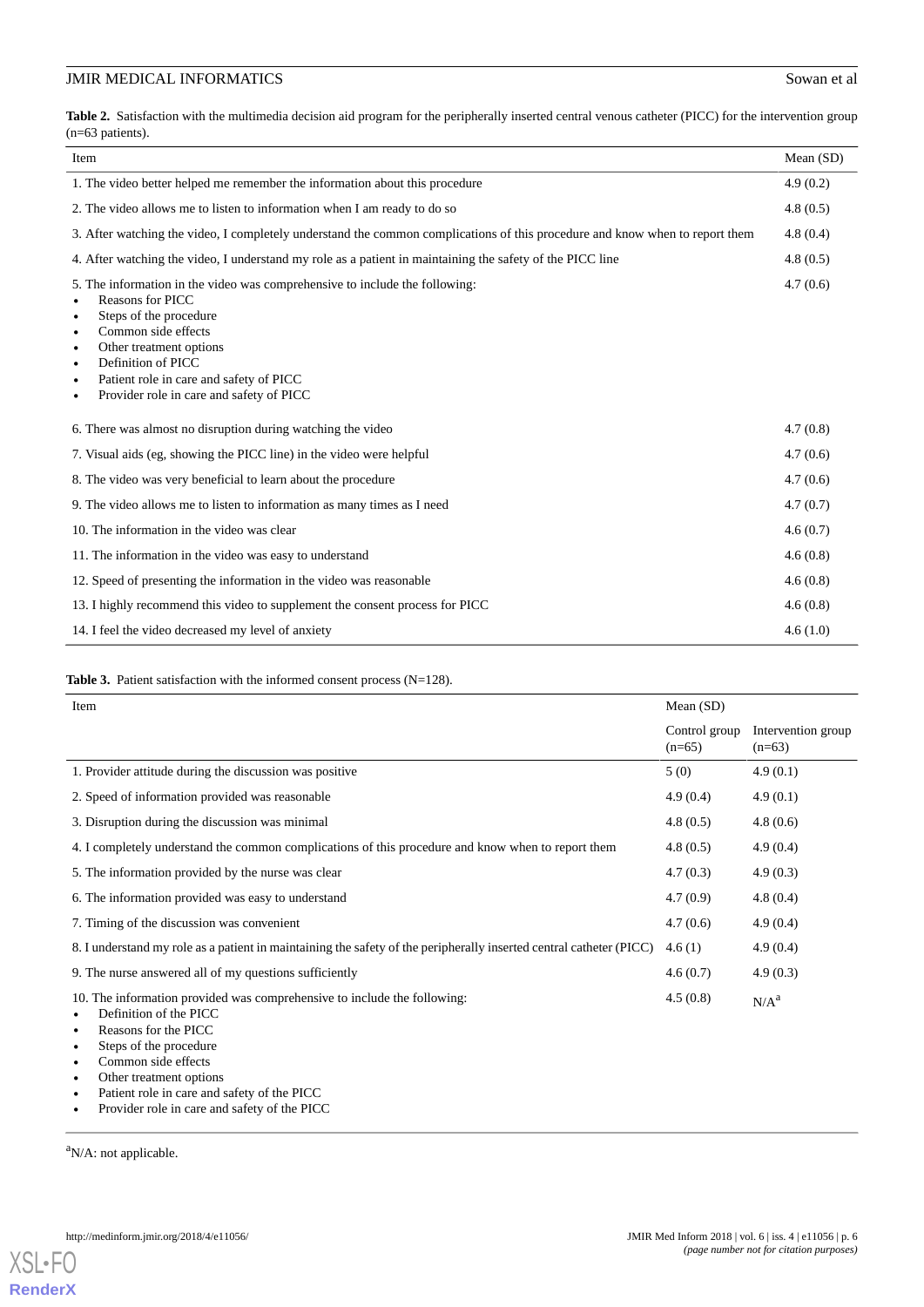# *Discussion*

### **Principal Findings**

This study examined the effectiveness of a multimedia PtDA to supplement the consent process of a PICC for patients in the ACUs and ICUs on knowledge recall, knowledge retention, and patient satisfaction with the informed consent process and satisfaction with the PtDA. Patient-centered care and shared decision-making models are based on empowering patients with sufficient, clear, and easy-to-understand information about treatment procedures. Complex care environments are one of the barriers to effective informed consent process even for nonurgent procedures such as a PICC due to time pressure, workload, complexity of medical conditions, special patients' circumstances, and diverse patients' needs. Research studies support the limitations of the conventional informed consent process where providers do not allocate sufficient time to discuss procedures' details or provide a meaningful dialogue [\[1](#page-7-0),[2\]](#page-7-1). Failure to apply these elements in a consent process would result in signing a piece of paper for record keeping rather than informing and engaging patients in care processes. Furthermore, well-designed multimedia PtDAs are effective tools to supplement the consent process of medical procedures in complex care environments.

In this study, patients in the control and intervention groups had a higher level of knowledge retention about the procedure in comparison with knowledge recall; this can be related to the fact that when nurse educators collected the data from patients, although they recorded patients' answers (whether right or wrong), they corrected the patients' misunderstanding about the procedure indications, complications, side effects, and patient and provider roles in safety of the procedure when patients provided wrong answers. Nevertheless, patients in the intervention group significantly achieved a higher level of knowledge recall and knowledge retention, supporting the effectiveness of this tool in supplementing the consent process. In addition, patients in both the groups reported high levels of satisfaction with the informed consent process. Patient satisfaction with the multimedia PtDA for patients in the intervention group was overwhelmingly positive.

Some patients in the control group indicated that the consent process missed discussing different aspects of the procedure such as patient and provider roles in the safety of the procedure, common side effects and complications, and other treatment options. In a previous study, patients reported missing information in the consent process when, in fact, this information was discussed by the health care team [\[16](#page-7-8)]. This supports the need for a self-paced resource, such as a multimedia PtDA, accessible to patients when needed to review the information discussed with them.

Our multimedia PtDA for the PICC provided complete information about the procedure. In addition, the PtDA focused on the patient role in the safety of the procedure, an area that is often ignored in consent processes. All surveys also included items that reflect patient role in the safety of the procedure. Although our patients in the 2 groups scored high on these items, one of our patients in the intervention group stopped a nurse

from touching his PICC line and asked her to wash her hands based on what he saw in the video.

Hand hygiene is the number one strategy to prevent CLABSIs. CLABSIs are ranked the most common and the most costly hospital-acquired infections (account for US \$46,000 per event [[22\]](#page-8-5)), and they result in thousands of deaths each year [[23\]](#page-8-6). CLABSIs are "never event" that should never happen if appropriate preventable measures are in place such as hand hygiene and empowering patients to understand and immediately report side effects and complications. In the future, it would be interesting to examine the effect of the multimedia PtDA on CLABSI incidence rate.

The multimedia program was meant to be a self-paced learning tool that takes into consideration patient readiness to engage in care processes. Some of our patients in the control group mentioned that they were not ready for the discussion. Readiness to learn was ranked the second highest item by the intervention group in the patient satisfaction with the multimedia program survey. Many patients in the intervention group watched the video for more than once and indicated their interest to watch it again. The availability of such resource to the patients is necessary to reinforce knowledge and engagement in care processes.

### **Limitations**

This study has the following 2 limitations. First, although the ratios of our Hispanic and white patients were similar to the patient populations we see at the hospital level, almost all of our Hispanic patients who participated in this study indicated English as their preferred language for the discussion and the PtDA. In future research, we need to focus on engaging a larger sample of Hispanic population who would use the Spanish version of the program to test whether the Spanish version has the same positive effect as the English version. Second, the nurse educators who served as data collectors were instructed to correct the wrong responses provided by patients in the knowledge recall and retention questionnaires after recording the original patient responses. Although this reflects ethical and professional practice principles to maintain safety, it could have biased our knowledge retention scores. Nevertheless, the effectiveness of the PtDA was supported by other results such as (1) the significantly higher knowledge recall scores for the intervention group than for the control group; (2) the high agreement scores assigned to the "readiness to learn," "complete understanding of procedure complications," and "complete understanding of the patient role in maintaining the safety of the PICC" items by the intervention group in the patient satisfaction with the multimedia program survey; and (3) the availability of the PtDA as a self-paced learning tool supported by watching the video for more than two times by some patients.

### **Conclusions**

This study reveals that the multimedia PtDA is an effective standardized, structured, and self-paced learning tool to supplement the consent process of the PICC and improve patient satisfaction with the process, knowledge recall, and knowledge retention.

 $XS$ -FO **[RenderX](http://www.renderx.com/)**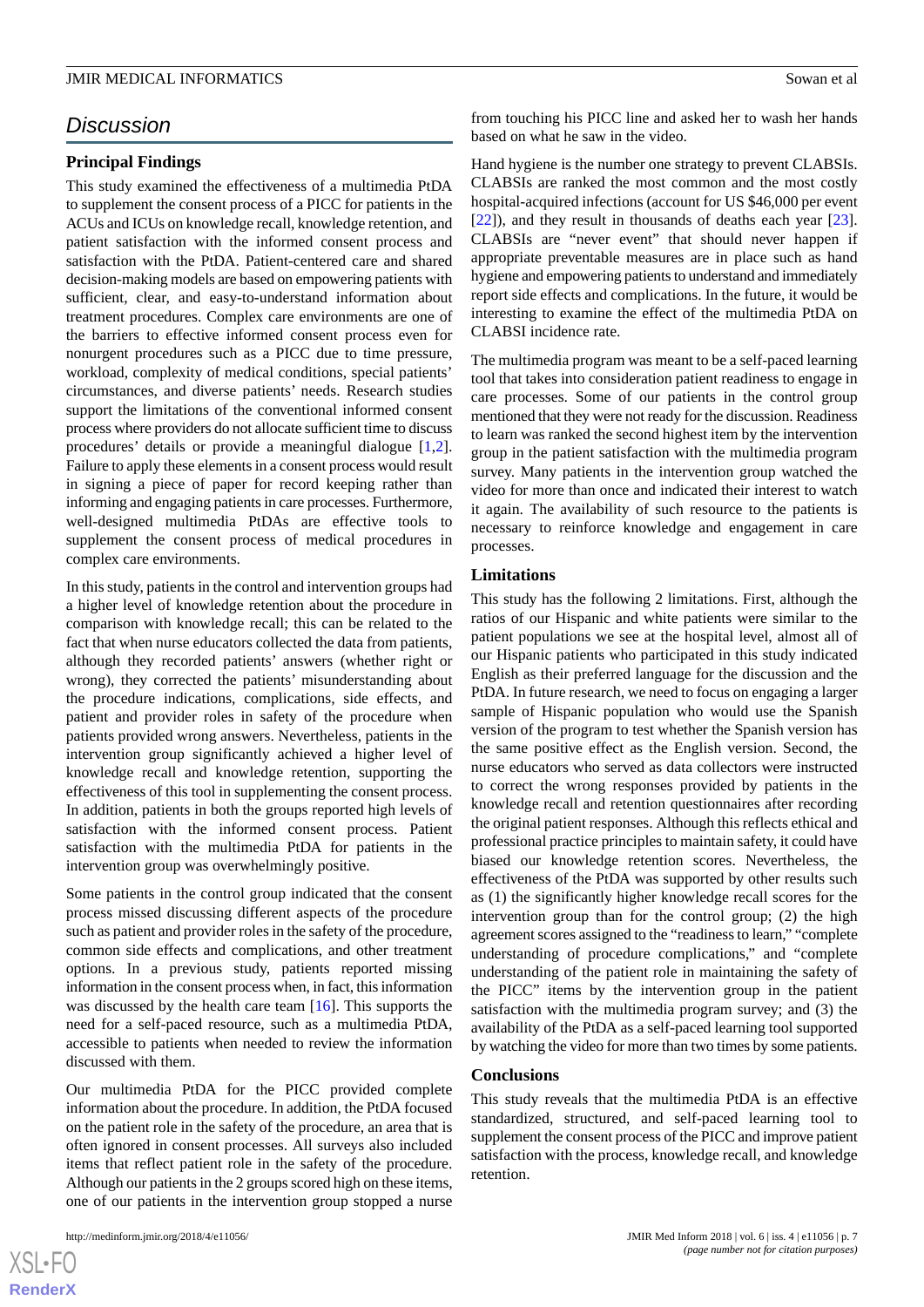### **Acknowledgments**

This project was funded by the University Health System's Center for Clinical Excellence and the University of Texas Health School of Nursing. The role of the funding sources was limited to providing financial support for the conduct of the research. Sponsors were not involved in study design, collection, analysis or interpretation of data, writing of the manuscript, or the decision to submit the paper for publication.

### **Conflicts of Interest**

None declared.

### <span id="page-7-0"></span>**References**

- <span id="page-7-1"></span>1. McGaughey I. Informed consent and knee arthroscopies: an evaluation of patient understanding and satisfaction. Knee 2004 Jun;11(3):237-242. [doi: [10.1016/S0968-0160\(03\)00107-8](http://dx.doi.org/10.1016/S0968-0160(03)00107-8)] [Medline: [15194102\]](http://www.ncbi.nlm.nih.gov/entrez/query.fcgi?cmd=Retrieve&db=PubMed&list_uids=15194102&dopt=Abstract)
- <span id="page-7-2"></span>2. Fink AS, Prochazka AV, Henderson WG, Bartenfeld D, Nyirenda C, Webb A, et al. Enhancement of surgical informed consent by addition of repeat back: a multicenter, randomized controlled clinical trial. Ann Surg 2010 Jul;252(1):27-36. [doi: [10.1097/SLA.0b013e3181e3ec61](http://dx.doi.org/10.1097/SLA.0b013e3181e3ec61)] [Medline: [20562609](http://www.ncbi.nlm.nih.gov/entrez/query.fcgi?cmd=Retrieve&db=PubMed&list_uids=20562609&dopt=Abstract)]
- 3. Wollinger C, Hirnschall N, Findl O. Computer-based tutorial to enhance the quality and efficiency of the informed-consent process for cataract surgery. J Cataract Refract Surg 2012 Apr;38(4):655-659. [doi: [10.1016/j.jcrs.2011.10.038\]](http://dx.doi.org/10.1016/j.jcrs.2011.10.038) [Medline: [22440436](http://www.ncbi.nlm.nih.gov/entrez/query.fcgi?cmd=Retrieve&db=PubMed&list_uids=22440436&dopt=Abstract)]
- 4. Ihrig A, Herzog W, Huber CG, Hadaschik B, Pahernik S, Hohenfellner M, et al. Multimedia support in preoperative patient education for radical prostatectomy: the physicians' point of view. Patient Educ Couns 2012 May;87(2):239-242. [doi: [10.1016/j.pec.2011.08.014\]](http://dx.doi.org/10.1016/j.pec.2011.08.014) [Medline: [21945598](http://www.ncbi.nlm.nih.gov/entrez/query.fcgi?cmd=Retrieve&db=PubMed&list_uids=21945598&dopt=Abstract)]
- 5. Tipotsch-Maca SM, Varsits RM, Ginzel C, Vecsei-Marlovits PV. Effect of a multimedia-assisted informed consent procedure on the information gain, satisfaction, and anxiety of cataract surgery patients. J Cataract Refract Surg 2016 Jan;42(1):110-116. [doi: [10.1016/j.jcrs.2015.08.019](http://dx.doi.org/10.1016/j.jcrs.2015.08.019)] [Medline: [26948785](http://www.ncbi.nlm.nih.gov/entrez/query.fcgi?cmd=Retrieve&db=PubMed&list_uids=26948785&dopt=Abstract)]
- 6. Batuyong ED, Jowett AJL, Wickramasinghe N, Beischer AD. Using multimedia to enhance the consent process for bunion correction surgery. ANZ J Surg 2014 Apr;84(4):249-254. [Medline: [24812709\]](http://www.ncbi.nlm.nih.gov/entrez/query.fcgi?cmd=Retrieve&db=PubMed&list_uids=24812709&dopt=Abstract)
- 7. Hoppe DJ, Denkers M, Hoppe FM, Wong IH. The use of video before arthroscopic shoulder surgery to enhance patient recall and satisfaction: a randomized-controlled study. J Shoulder Elbow Surg 2014 Jun;23(6):e134-e139. [doi: [10.1016/j.jse.2013.09.008\]](http://dx.doi.org/10.1016/j.jse.2013.09.008) [Medline: [24295838](http://www.ncbi.nlm.nih.gov/entrez/query.fcgi?cmd=Retrieve&db=PubMed&list_uids=24295838&dopt=Abstract)]
- 8. Lin Y, Chen C, Lee W, Cheng Y, Lin T, Lin C, et al. Educational video-assisted versus conventional informed consent for trauma-related debridement surgery: a parallel group randomized controlled trial. BMC Med Ethics 2018 Mar 09;19(1):23 [[FREE Full text](https://bmcmedethics.biomedcentral.com/articles/10.1186/s12910-018-0264-7)] [doi: [10.1186/s12910-018-0264-7\]](http://dx.doi.org/10.1186/s12910-018-0264-7) [Medline: [29523129](http://www.ncbi.nlm.nih.gov/entrez/query.fcgi?cmd=Retrieve&db=PubMed&list_uids=29523129&dopt=Abstract)]
- <span id="page-7-4"></span><span id="page-7-3"></span>9. Cornoiu A, Beischer AD, Donnan L, Graves S, de Steiger R. Multimedia patient education to assist the informed consent process for knee arthroscopy. ANZ J Surg 2011 Mar;81(3):176-180. [doi: [10.1111/j.1445-2197.2010.05487.x](http://dx.doi.org/10.1111/j.1445-2197.2010.05487.x)] [Medline: [21342392](http://www.ncbi.nlm.nih.gov/entrez/query.fcgi?cmd=Retrieve&db=PubMed&list_uids=21342392&dopt=Abstract)]
- <span id="page-7-5"></span>10. Brandel MG, Reid CM, Parmeshwar N, Dobke MK, Gosman AA. Efficacy of a Procedure-Specific Education Module on Informed Consent in Plastic Surgery. Ann Plast Surg 2017 May;78(5 Suppl 4):S225-S228. [doi: [10.1097/SAP.0000000000000970\]](http://dx.doi.org/10.1097/SAP.0000000000000970) [Medline: [28118228](http://www.ncbi.nlm.nih.gov/entrez/query.fcgi?cmd=Retrieve&db=PubMed&list_uids=28118228&dopt=Abstract)]
- <span id="page-7-6"></span>11. Bowers N, Eisenberg E, Montbriand J, Jaskolka J, Roche-Nagle G. Using a multimedia presentation to improve patient understanding and satisfaction with informed consent for minimally invasive vascular procedures. Surgeon 2017 Feb;15(1):7-11. [doi: [10.1016/j.surge.2015.09.001](http://dx.doi.org/10.1016/j.surge.2015.09.001)] [Medline: [26464072\]](http://www.ncbi.nlm.nih.gov/entrez/query.fcgi?cmd=Retrieve&db=PubMed&list_uids=26464072&dopt=Abstract)
- 12. Herc E, Patel P, Washer LL, Conlon A, Flanders SA, Chopra V. A Model to Predict Central-Line-Associated Bloodstream Infection Among Patients With Peripherally Inserted Central Catheters: The MPC Score. Infect Control Hosp Epidemiol 2017 Dec;38(10):1155-1166. [doi: [10.1017/ice.2017.167](http://dx.doi.org/10.1017/ice.2017.167)] [Medline: [28807074\]](http://www.ncbi.nlm.nih.gov/entrez/query.fcgi?cmd=Retrieve&db=PubMed&list_uids=28807074&dopt=Abstract)
- <span id="page-7-7"></span>13. Chopra V, Kaatz S, Conlon A, Paje D, Grant PJ, Rogers MAM, et al. The Michigan Risk Score to predict peripherally inserted central catheter-associated thrombosis. J Thromb Haemost 2017 Dec;15(10):1951-1962. [doi: [10.1111/jth.13794](http://dx.doi.org/10.1111/jth.13794)] [Medline: [28796444](http://www.ncbi.nlm.nih.gov/entrez/query.fcgi?cmd=Retrieve&db=PubMed&list_uids=28796444&dopt=Abstract)]
- <span id="page-7-8"></span>14. Grau D, Clarivet B, Lotthé A, Bommart S, Parer S. Complications with peripherally inserted central catheters (PICCs) used in hospitalized patients and outpatients: a prospective cohort study. Antimicrob Resist Infect Control 2017;6:18 [\[FREE](https://aricjournal.biomedcentral.com/articles/10.1186/s13756-016-0161-0) [Full text\]](https://aricjournal.biomedcentral.com/articles/10.1186/s13756-016-0161-0) [doi: [10.1186/s13756-016-0161-0](http://dx.doi.org/10.1186/s13756-016-0161-0)] [Medline: [28149507](http://www.ncbi.nlm.nih.gov/entrez/query.fcgi?cmd=Retrieve&db=PubMed&list_uids=28149507&dopt=Abstract)]
- 15. Liu Y, Gao Y, Wei L, Chen W, Ma X, Song L. Peripherally inserted central catheter thrombosis incidence and risk factors in cancer patients: a double-center prospective investigation. Ther Clin Risk Manag 2015;11:153-160 [\[FREE Full text\]](https://dx.doi.org/10.2147/TCRM.S73379) [doi: [10.2147/TCRM.S73379\]](http://dx.doi.org/10.2147/TCRM.S73379) [Medline: [25673995](http://www.ncbi.nlm.nih.gov/entrez/query.fcgi?cmd=Retrieve&db=PubMed&list_uids=25673995&dopt=Abstract)]
- 16. Sowan A, BerayaA, Carrola A, Reed C, Matthews S, Moodley T. Developing, implementing, and evaluating a multimedia decision aid program to reform the informed consent process of a peripherally inserted central venous catheter procedure. JMIR Formative Research. (forthcoming/in press). https://preprints.jmir.org/preprint/10709 2018. [doi: [10.2196/10709](http://dx.doi.org/10.2196/10709)]

[XSL](http://www.w3.org/Style/XSL)•FO **[RenderX](http://www.renderx.com/)**